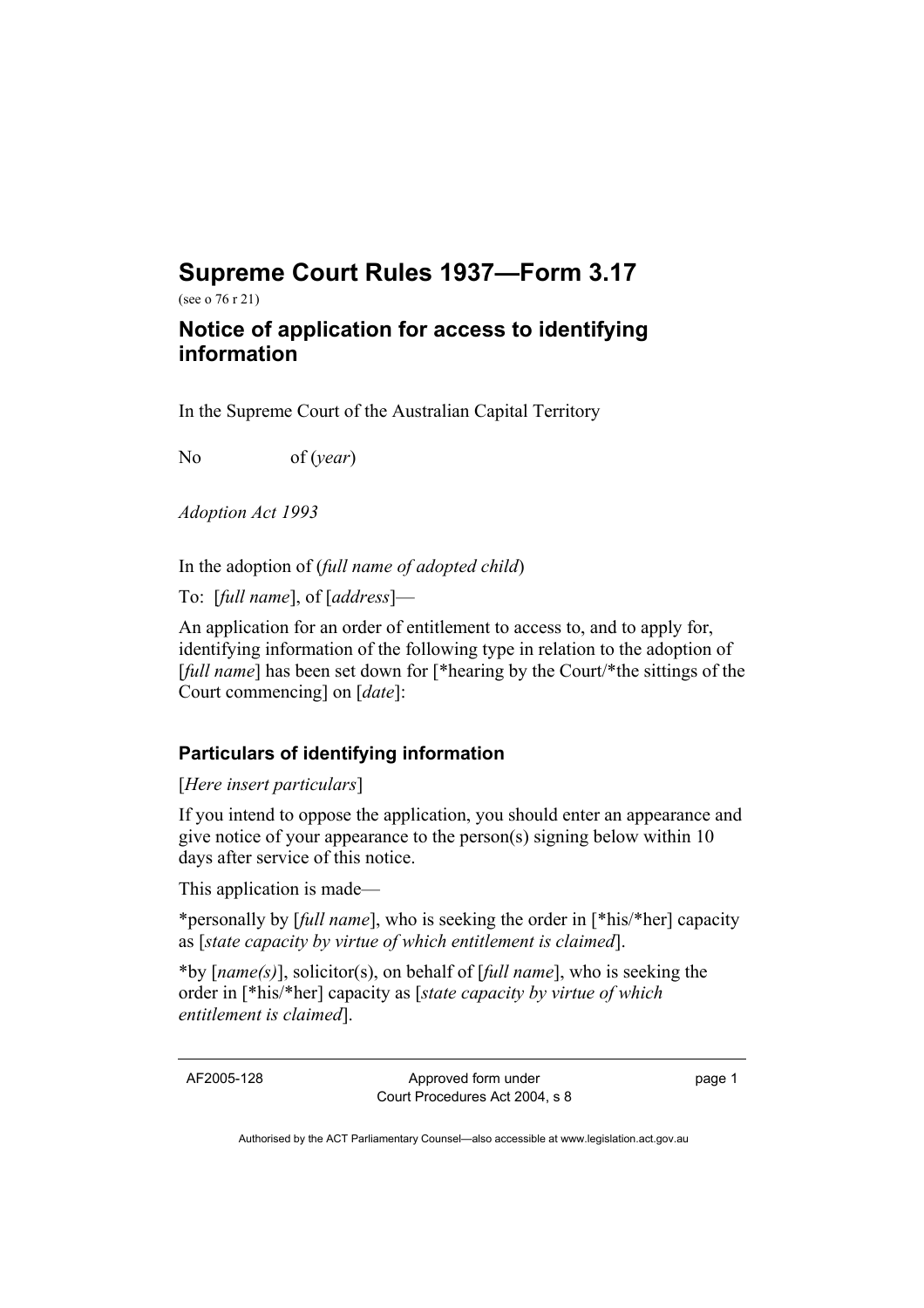Date: Signature: Address for service:

*\*Strike out where inapplicable.* 

AF2005-128 Supreme Court Rules 1937—Form 3.17 page 2

Authorised by the ACT Parliamentary Counsel—also accessible at www.legislation.act.gov.au